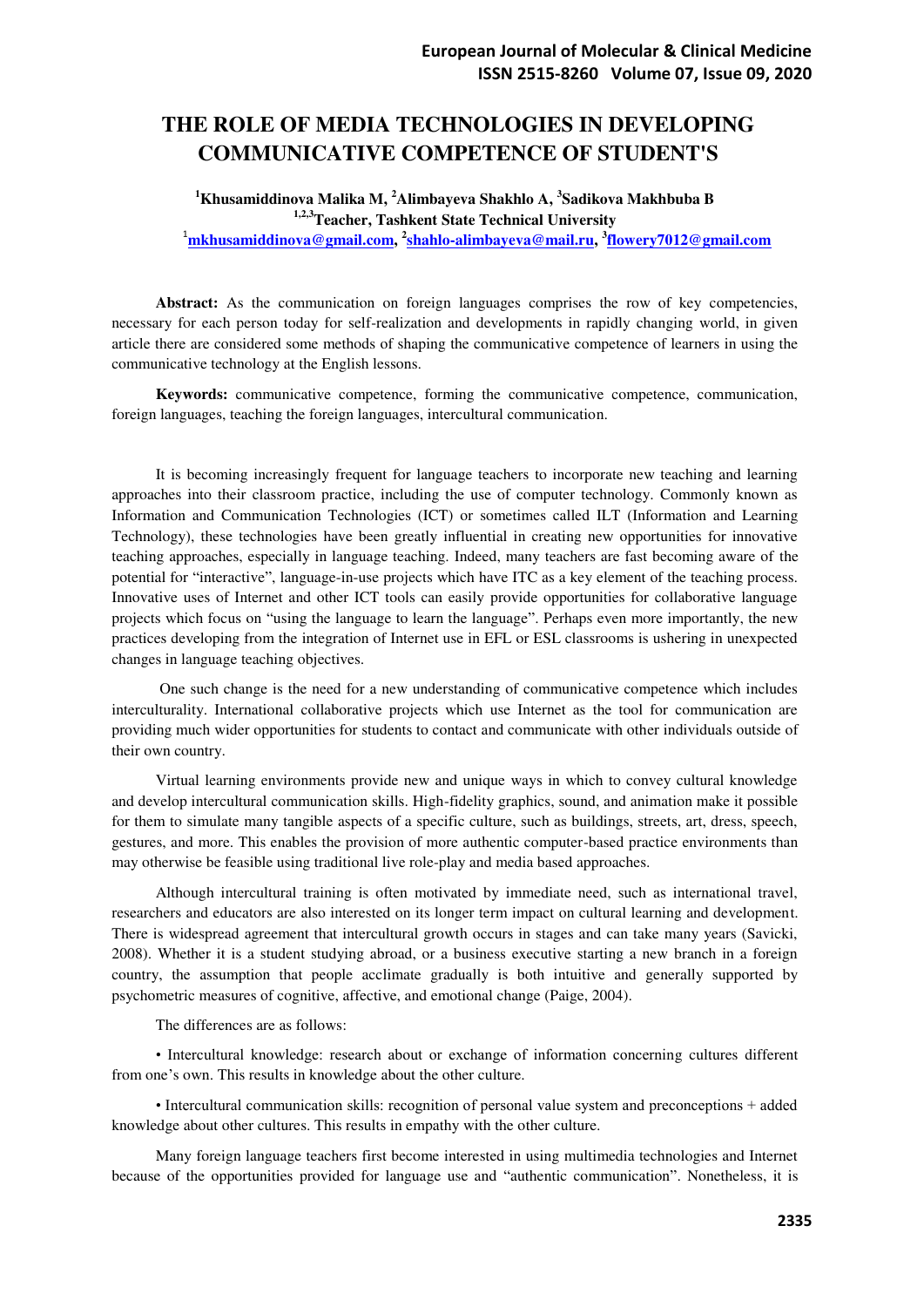important to point out that there are different ways of "communicating" through Internet, and not all of them require the same level of intercultural competence and collaboration. According to Judi Harris (April 2004), internet communication projects can be classified according to purpose. Evidently, the purpose of the student task will influence the amount of communication and possible intercultural communication required.

While increasing cultural awareness in the EFL classroom it should be kept in mind that understanding a foreign culture should help students of another language to use words and expressions more skillfully and accurately; to understand levels of language; to act naturally with representatives of other culture, while recognizing and accepting their different reactions, and to help speakers of other tongues feel as if at home in the students' own culture.

According to J. Willis (1996), an appropriate classroom task is "a goal-oriented activity in which learners use language to achieve a real outcome" (p. 53). Willis also suggests that language use in tasks should reflect language use in the outside world. Though, language use in the outside world is quite unclear, and activities and tasks based on structured scenarios tend to miss the nuances and subtleties of meaning negotiation, which is essential to accurate and successful communication. Nunan (1989) similarly states that a task "is a piece of classroom work which involves learners in comprehending, manipulating, producing, or interacting in the target language while their attention is principally focused on meaning rather than form" (p. 10). As such, according to Nunan, a language learning task is an activity that has a nonlinguistic purpose with a clear outcome and that uses any or all of the four language skills in its completion by conveying meaning in a way that reflects realworld language use.

This approach to language learning and teaching is practical on a local or classroom level. However, the problems that persist center more on what exactly constitutes real-world language use and how meaning can be created or negotiated through a common target language between people of different backgrounds and communication styles in unfamiliar contexts, where even basic common sense, values, and perspectives are in a constant state of change. Acquisition of these skills requires a refocusing of goals and ideas for communicative competence. Shehadeh (2005) claims that "what is needed, therefore, is an approach to L2 [second language] learning and teaching that provides a context that activates language acquisition processes" (p. 14). However, if such contexts are indeed constantly changing and unpredictable, how can they be reproduced in a classroom or structured language learning environment for the purpose of practicing tasks for acquiring real-world skills?

In some EFL settings, classes consist of students of different cultural backgrounds; in others, classes consist of student with the same culture. In the former case, learning about diverse cultures and developing intercultural awareness are often not new issues—in multicultural classrooms, students learn about each other's cultures through various activities, and not only during English lessons. Classes of learners with the same cultural backgrounds, on the other hand, do not present a pressing need to raise cross-cultural awareness, so multicultural education is absent from school curricula.

Human-computer interaction of multimedia technology provides an innovative platform for foreign language education. Particularly, assisted by multimedia technologies, case-based teaching is widely being implemented in teaching intercultural communication, which is a new area in English curriculum system. This pedagogy awakens great concern for its effectiveness of theory input and students' criticality development.

Multimedia technologies play one of the best roles in creating an authentic learning context. It embodies a task-based principle, a widely supported in language learning practice.

Nowadays, multimedia assisted case-based teaching is broadly used in teaching intercultural communication. Different from traditional exemplification, it values the specifically designed task involvement and teacher-student interaction based on learning targets. Besides, it fortifies students' analyzing abilities, their introspection and critical thoughts that are important evaluating criteria for students in intercultural communication. Therefore, this pedagogy is accepted as the most effective, attractive and desired teaching method in intercultural communication.

It has been evident that an integral part of learning a foreign language is acquiring some familiarity with the culture associated with it. The problem here is, developing and working out the ways of incorporating cultural knowledge in English language classes. Simply knowing grammar, syntax, phonetics will not give the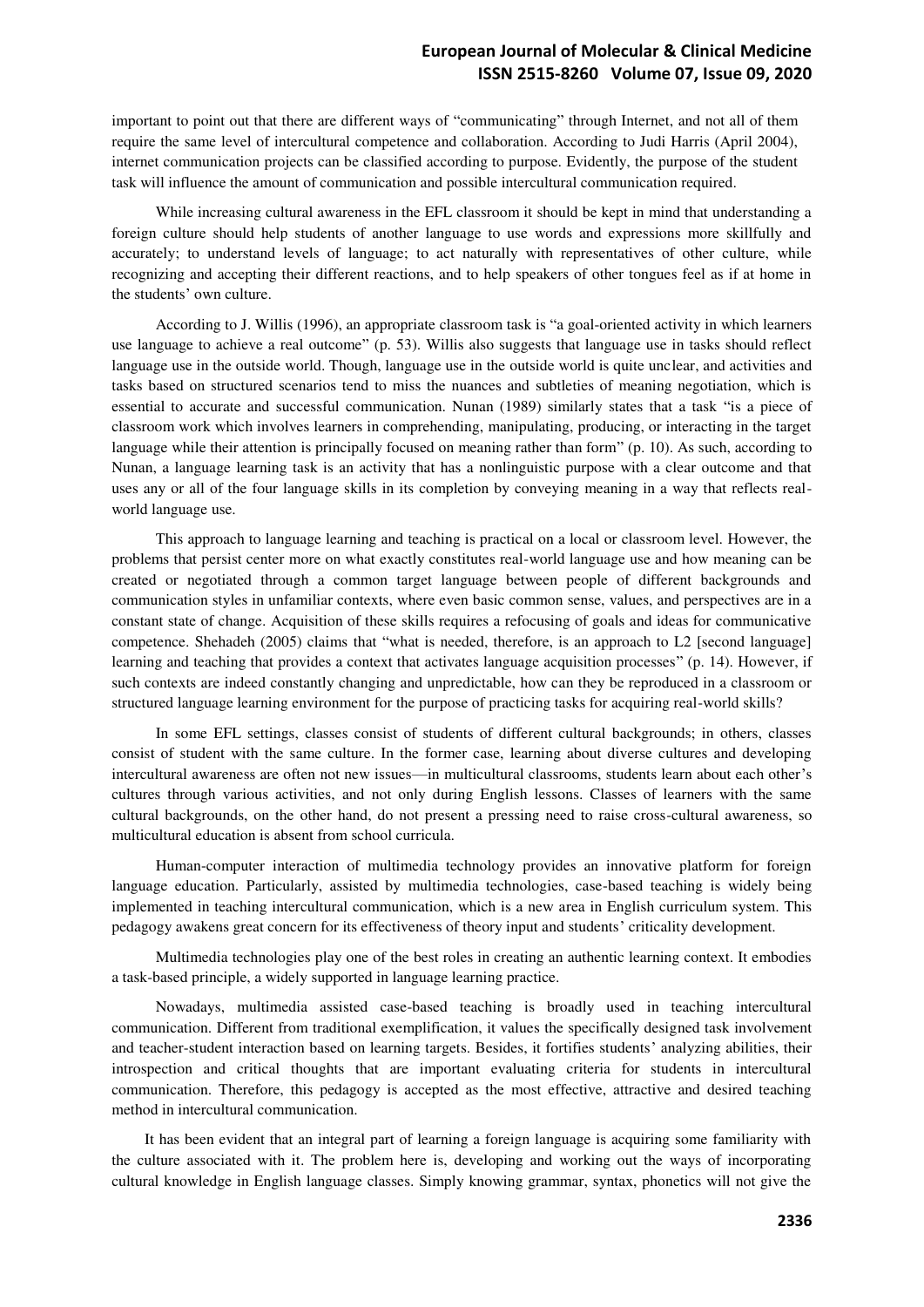students real insights of the daily life of the people whose language they are learning and hope to speak. More and more language teachers are recognizing the need no incorporate sociocultural factors into their classrooms (Palmer and Sharifian 2007); however, there is still not solved problem on how to introduce these necessary cultural elements into the lessons.

One challenge that almost all teachers face is what approach to take. The reason for this problem is that many EFL teachers have had no formal training in incorporating cultural elements, and there is no universally accepted criteria that instructor could use as a guide (Byrnes 2008). Michael Paige's (in Cohen et al. 2003, 53) dimensions of culture learning model would be to adapt, though. Paige groups culture learning into the following categories:

- The self as cultural;
- The elements of culture;
- Intercultural phenomena (culture-general learning);
- Particular cultures (culture-specific learning);
- Acquiring strategies for culture learning.

By exploring and using these dimensions, the connection of the students to the target culture can be achieved as well as their awareness raising and intercultural communicative competence improving (Byram 1997).

All people belong to different cultures all over the world. The culture individuals belong to affects the way they think, interact, communicate and transmit knowledge from one generation to another. In addition, the ability to ask and answer questions based on people's own culture and the process of making connections across cultures. English teachers are to activate in students their "cultural antennas" by explaining them significant elements of their own culture which shaped them (Byram 1997; NSFLEP 1999, 9). Kramch (1993) calls this process forming a "sphere of interculturality".

People differ in their understanding of a culture. While some of them claims that culture is believed to be artifacts such as food, clothing, music, literature or art, others associate culture with social interaction patterns, moral values, ideas and attitudes. The teachers' role here is to defining what culture is before students can engage in interactive cultural discussions. Anthropologist John H. Bodley (1994, 22) describes culture simply as "what people think, make and do".

Under the elements of culture the beliefs, values, customs and the communication styles are understood (Cohen et al. 2003). The Standards for Foreign Language Learning (NSFLEP 1999) provides a framework for students to integrate "the philosophical perspectives, the behavioral practices, and the products – tangible and intangible – of a society" (47). This has become known as 3P model of culture:

- **Perspectives –** what members of a culture think feel and value.
- **Practices –** how members communicate and interact with one another.

 **Products –** technology, music, art, food, literature, etc.; the things members of a group create, share and transmit to the next generation.

While **products** may be easily identified because they are often seen, touched, tasted or heard, **perspectives** and **practices** are not as easily recognized because they are often deep-rooted in a society. Brooks (1968, 1997) differentiates "formal culture" (literature, fine arts, history, etc.) and "deep culture" (patterns of social interactions, values, attitudes, etc.).

Edward T. Halls (1976) developed a tool called "cultural iceberg" useful for conceptualizing elements of culture. Hall's analogy illustrates differences between what people readily see when they come across to a new culture (the tip of the iceberg) and the embodied aspects of culture not readily visible (the submerged part of the iceberg). Using this iceberg analogy can be one of the fun ways for students to reflect on different elements of culture and make distinctions among those which are visible and those which are ingrained. To be exact, students list elements of culture that may be found in each of the three kevels: surface, sub-surface culture and deep culture.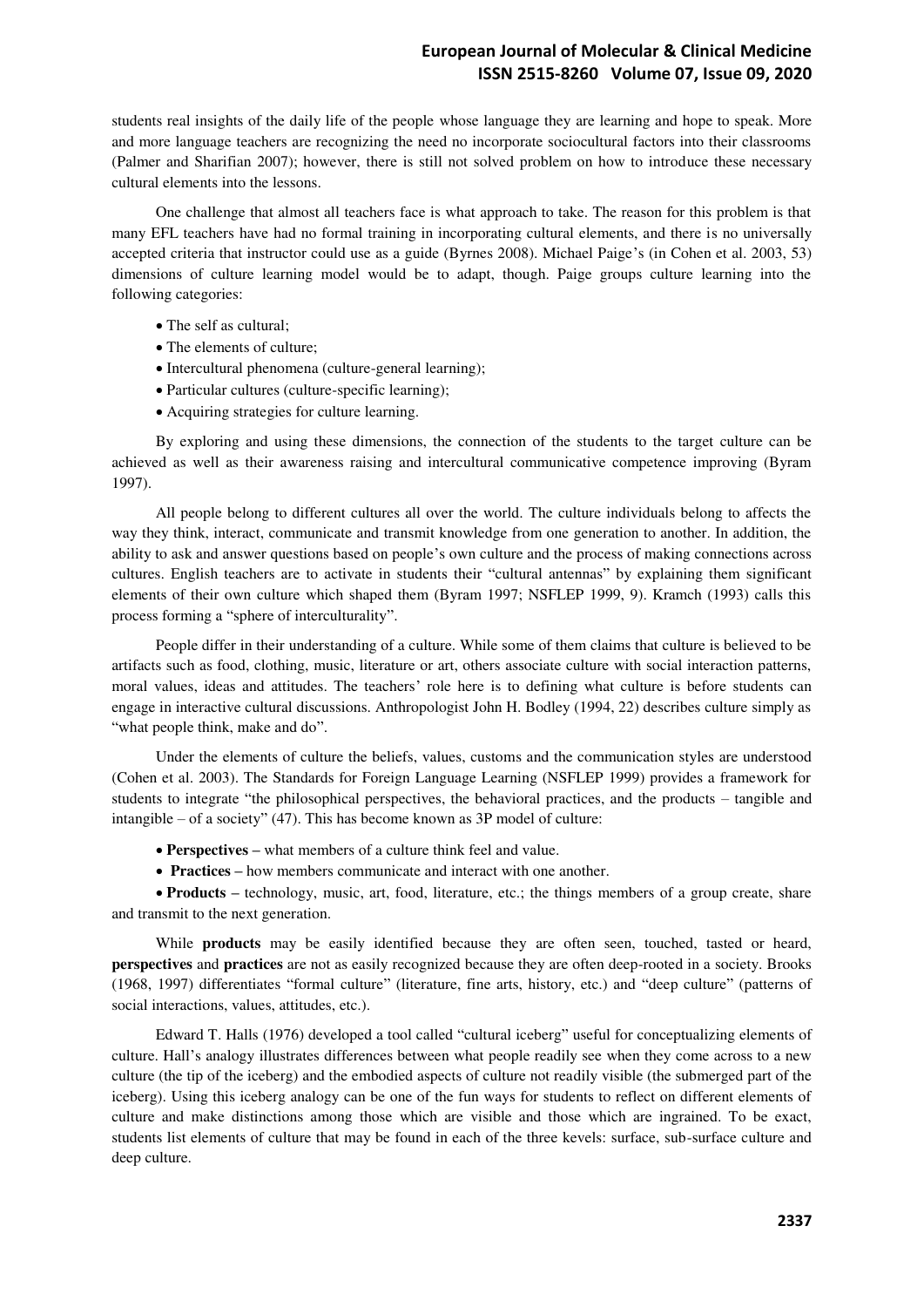## **European Journal of Molecular & Clinical Medicine ISSN 2515-8260 Volume 07, Issue 09, 2020**

Surface culture includes elements such as food, national costumes, music, dance, literature and holidays. Sub-surface culture mainly consist of notions such as body language, gestures, touching, eye-contact, personal space, conversational patterns and the concept of time. Teachers can give specific examples of English speaking countries and give the students opportunity to compare these examples with their own culture. The deep culture is represented by unconscious values and attitudes which are usually complicated to identify. Such characteristics can be so deeply ingrained that people feel that are simply "right" and "normal" way of doing some things. While it might seem strange and abnormal for American parents share their bed with their child, many cultures around the world view this as a normal practice. The idea is, to raise awareness of cultural elements and identify unique values or beliefs that explain why people behave in this way.

Thus, it is very important for EFL teachers to be cultural informants as well as language experts.

When specific cultural community is defined, the focus mainly is given to elements of particular culture such as history, geography or political systems. Again Hall (1976)'s works help us to characterize the ways that members of different cultures see reality. The key factor is Hall's notion of "context". This is about cultural backgrounds in which communication occurs. When people from different cultural backgrounds communicate, the interaction can break down as they do not share the same cultures. Hall's theory of high- and low-context cultures gives the explanation of characteristics affecting communication.

In high-context cultures, people try to emphasize impersonal relationships and prefer group harmony and consensus over individual achievement. Words are less important than a speaker's intent. People from highcontext cultures generally share a high degree of commonality of knowledge and viewpoints. There is little need to spell the things out, and meanings tend to be implicit or can be communicated in indirect ways. High-context cultures are typified by long-lasting social relationships, spoken agreements, and mutual trust (Guffey and Loewy 2009).

Low-context culture representatives tend to be individualistic and goal-oriented, while people from lowcontext culture value directness. These differences usually can be the cause of interaction problems between communicators. Sometimes, individuals from a high-context culture may find individuals from low-context culture to be overly blunt. At the same time, people from low-context cultures may seem to the opposite group to be highly secretive. Hence, communication breakdowns can occur as people from different types of cultures may have dissimilar assumptions of shared knowledge.

Most native English-speaking countries are classified as low-context cultures, while many Asian or Middle Eastern are classified as high-context cultures (Copeland and Griggs 1985). Elashmawi and Harris (1993) describe the difference in examples that low-context American culture differs from high-context Japanese culture. While Americans value independence and equality and self-reliance, Japanese favor group harmony, collectiveness and cooperation. Moreover, Americans are usually open and direct while Japanese pay more attention to the context in communications. Japanese speakers get ahead other's need through their facial expressions, behavior and gestures rather than verbal messages.

People from different cultures not only communicate in a various ways, but experience a situation contrarily as well. By contrasting cultural values, successful negotiation can be achieved by representatives of diverse cultures. An interesting activity is to have students reflect on Hall's classifications (see Appendix 2) to determine whether theirs is a high- or low-context culture. Students can be encouraged to group work or can be given the quiz individually.

Coming out from these elements above certain approaches in raising students' intercultural competence are to be selected. However, before choosing the relevant approaches and methods of teaching intercultural communication the principles as initial bases should be considered. In our view, approaches to teaching intercultural communication should:

be based both on personal and social development;

 $\triangleright$  provide learners with opportunities to access and analyze a broad range of cultural practices in spite of their social status;

 $\triangleright$  assist learners to develop and understand processes which are connected with interaction of people from different cultural backgrounds or any communicative event producing;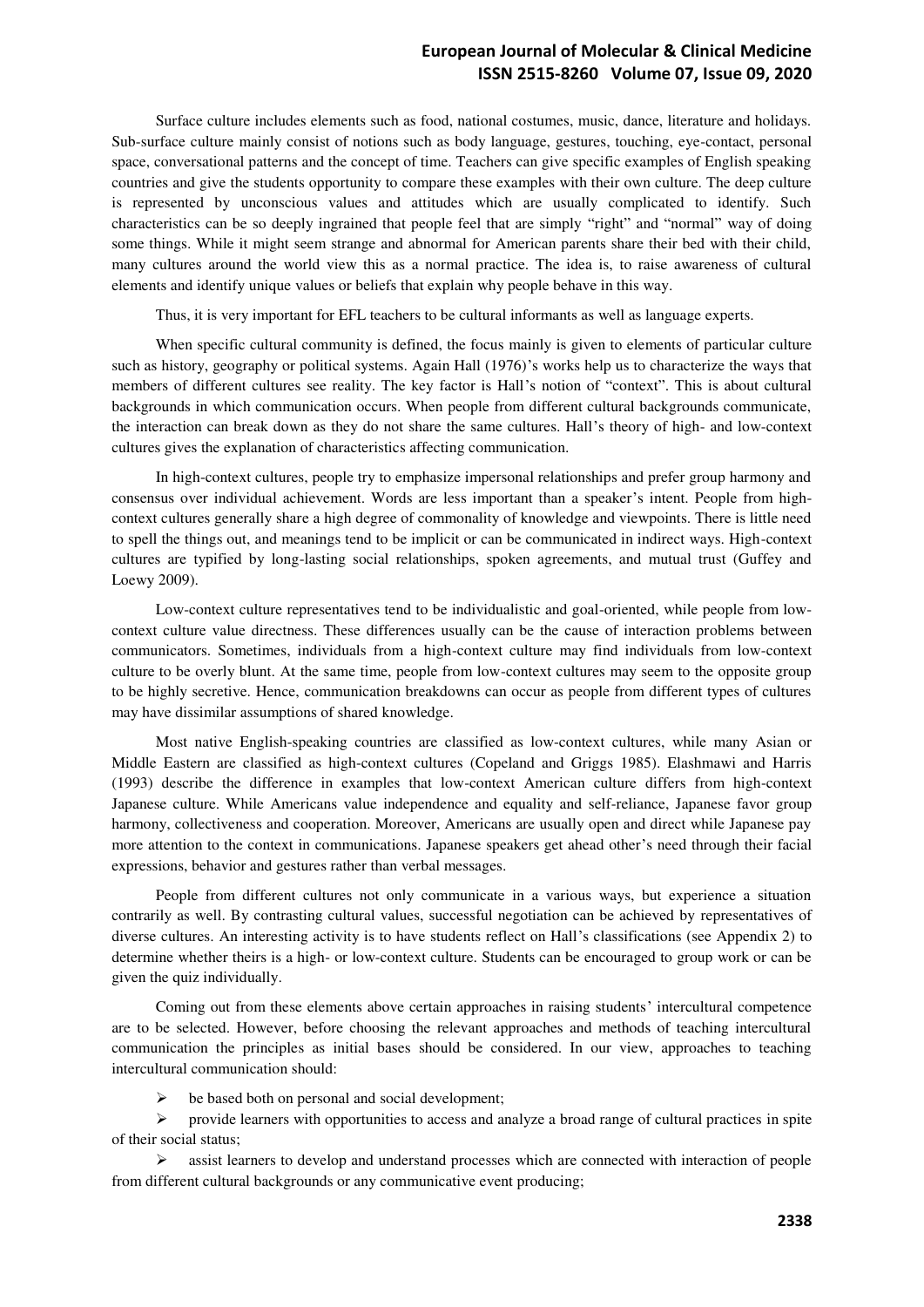$\triangleright$  equip learners with means of analysis and reflection on their encounters; help them identify any conflict areas and ways of avoiding such situations and gaining experience in their future actions and behavior.

In the local methodology the intercultural-action method has been suggested by G.Makhkamova (2011) for intercultural teaching in the linguistic universities. This method is realized on the base of the formula "language -> culture -> communication". That's why intercultural competence is developed in incorporated teaching intercultural competence on the practical course of the English language and theoretical course 'Theory of intercultural communication".

Suggested by G. Makhkamova initial groundings of the intercultural-action method are intertwined with these principles. In spite of this fact, we would like to describe some effective approaches in which these principles underlie:

- 1. Comparative-contrast approach
- 2. The 'emic' and 'etic' approaches
- 3. The experiential learning approach

Via comparative-contrast approach teachers and learners have opportunity to reveal and understand culture differences in terms of potential barriers. Learners are encouraged to understand and respect these differences. Mainly two or three cultures are chosen for comparison. Learners aim is not only identifying differences, but also finding aspects in common. One of the advantages of these approaches is an opportunity to reveal students stereotypical opinion as well.

 While 'emic' approach implies studying cultures inside, 'etic' approach focuses on understanding cultures from outside. This means that the learners by the help of teachers attempt to understand cultures as the members of the cultures do; in contrast, the latter compares cultures using predetermined characteristics. The Table 1 sets out the main differences between the emic and etic approaches.

| Emic Approach                                     | Etic Approach                                |
|---------------------------------------------------|----------------------------------------------|
| Studies the behavior from within the system       | Studies the behavior from outside the system |
| Examines only one culture                         | Examines many cultures, comparing them       |
| Criteria are relative to internal characteristics | Criteria considered absolute or universal    |

#### **Table 1. Emic and etic approaches**

The experiential learning approach relies on empirical learning, the concept of which is based on Kolb's Experiential Learning Cycle (1984). It is not efficient to read many culture based books or to listen to the lectures about different cultures. It is necessary for every individual to face new and unknown situations, to experience fear, rejection as well as trust and sympathy. Moreover, it is also necessary to learn culture via interacting with native-speakers and non-native speakers.

 In the scientific literature on methodology also the cognitive, active and intercultural methods are distinguished. **Cognitive methods** presuppose using different types of material:

Text-based materials: They are commonly used in training sessions to transmit facts, ideas and concepts. The materials can be as diverse as readings, textbooks, articles, workbooks, letters, stories, fables, fairy-tales, tourist materials, postcards. These written texts are used to illustrate issues about different cultures.

Computer-based materials: Although they are frequently used to acquire conceptual information, we can also find materials that develop skills and /or modify attitudes. The training takes place by means of CDs, DVDs, online programs and web sites. On these web pages, one can find information about different countries and diverse cultures, with the help of quizzes, cultural profiles, intercultural tests, articles, forums, etc.

Films: Educational, documentary films or commercial films are a motivating material to transmit knowledge and provide scenarios for cultural debates. In our area of studies, teachers can be made aware of cultural values of English speaking countries

Case Studies and Critical Incidents: Case studies present a situation and students must work on assessing the problems entailed and finding possible solutions. Some cases are based on real-world dilemmas so the students get the opportunity to deal with concrete situations and specific cultural problems. This method is highly productive to train business executives. The following web page offers some intercultural cases that can be helpful for classroom practice: